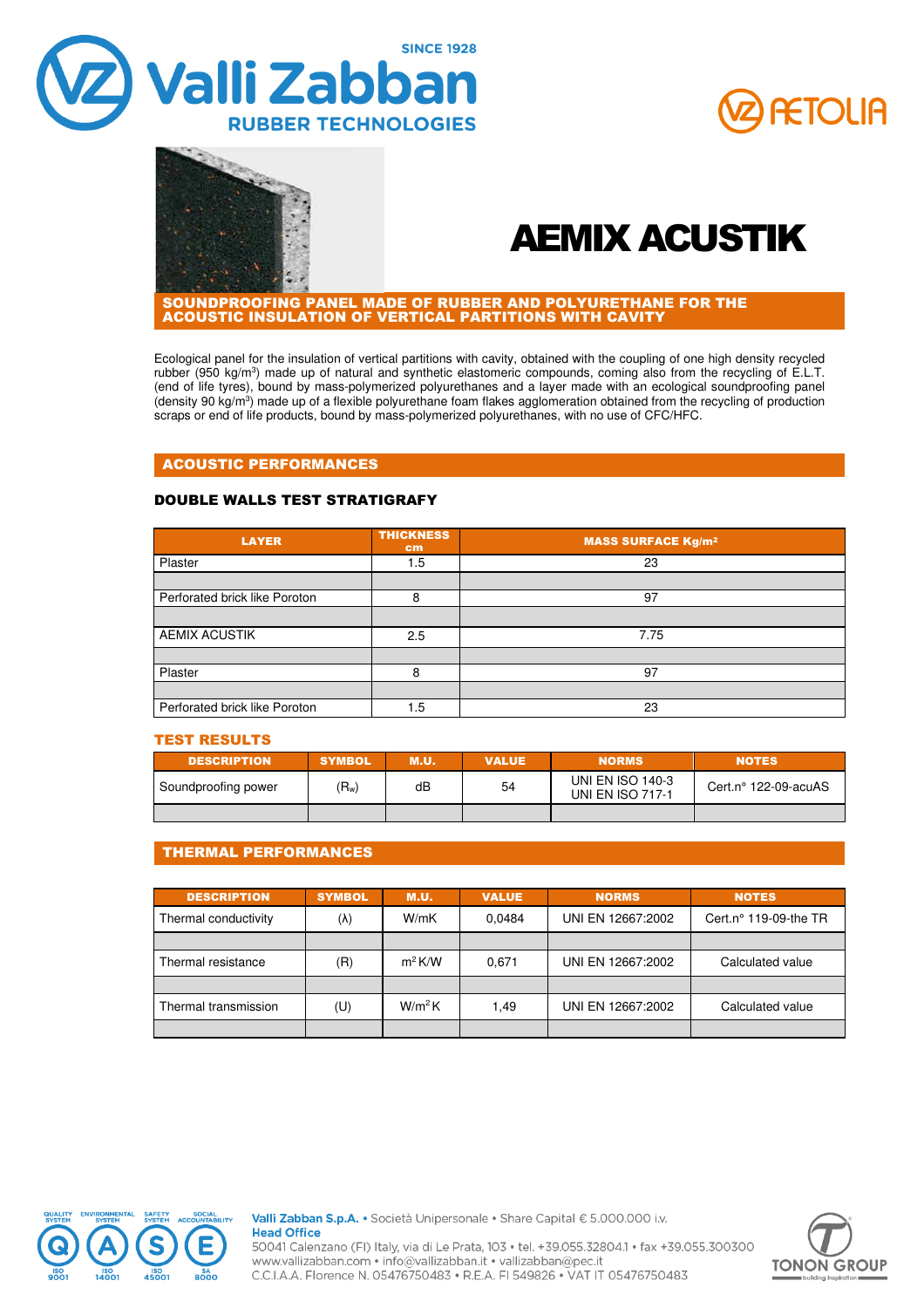



# PHYSICAL-MECHANICAL PERFORMANCES

| <b>DESCRIPTION</b>     | <b>M.U.</b>       | <b>VALUE</b> | <b>TOLERANCES</b> | <b>NORMS</b>                |
|------------------------|-------------------|--------------|-------------------|-----------------------------|
| Rubber density         | Kg/m <sup>3</sup> | 950          | ±7%               |                             |
|                        |                   |              |                   |                             |
| Rubber thickness       | mm                | 5            | ±10%              |                             |
|                        |                   |              |                   |                             |
| Polyurethane density   | Kg/m <sup>3</sup> | 90           | ± 20%             | DIN EN ISO 845<br>AS 2282.3 |
|                        |                   |              |                   |                             |
| Polyurethane thickness | mm                | 20           | $± 10 \%$         |                             |
|                        |                   |              |                   |                             |
| <b>Total thickness</b> | mm                | 25           | $± 10 \%$         |                             |

| <b>DESCRIPTION</b>             | <b>M.U.</b> | <b>RUBBER VALUE</b> | <b>POLYESTER</b><br><b>VALUE</b> | <b>NORMS</b>       | <b>Rubber -</b><br><b>Polyurethane</b>       |
|--------------------------------|-------------|---------------------|----------------------------------|--------------------|----------------------------------------------|
| Resistance to 40% compression  | KPa         |                     | Min 10,0                         |                    | <b>DIN</b><br>EN ISO<br>3386/1               |
|                                |             |                     |                                  |                    |                                              |
| Elongation percentage at break | $\%$        | 27                  | Min 60                           |                    | <b>DIN</b><br>EN ISO<br>1798<br>AS<br>2282.6 |
|                                |             |                     |                                  |                    |                                              |
| Heat resistance                | °C          | Up to $+80$         | Up to $+120$                     |                    |                                              |
|                                |             |                     |                                  |                    |                                              |
| Cold resistance                | °C          | Up to $-30$         | Up to $-40$                      |                    |                                              |
|                                |             |                     |                                  |                    |                                              |
| Fire rating                    |             | <b>B2</b>           |                                  | <b>DIN</b><br>4102 |                                              |
|                                |             |                     |                                  |                    |                                              |
| <b>SHORE A hardness</b>        |             | 50                  |                                  |                    |                                              |

# CHEMICAL PERFORMANCES

| <b>CHARACTERISTIC</b>        | <b>PERFORMANCES</b>                                                                                                |
|------------------------------|--------------------------------------------------------------------------------------------------------------------|
| Chemical interactions        | Highly resistant to acids and alkaline detergents, rot proof, retains its<br>  characteristics unchanged over time |
|                              |                                                                                                                    |
| Electrostatic                | Does not accumulate static charge and prevent interaction between materials                                        |
|                              |                                                                                                                    |
| Environmental sustainability | 100% Recyclable                                                                                                    |

# **SPECIFICATION**

The airborne noises acoustic insulation in double vertical partitions either in brick or plasterboard, or industrial silencing chambers and the sound absorbance of gridded or holed false ceilings will be obtained by laying a suitable sound absorbent and sound impeding ecological plywood panel made of high density elastomeric agglomerate (950 kg/m<sup>3</sup>), 5 mm thickness, coupled with flexible polyurethane foam flakes agglomeration obtained from the recycling of production scraps or end of life products bound by mass-polymerized polyurethanes, with no use of CFC/HFC, 90 kg/m<sup>3</sup>density, 20 mm thickness, such as AEMIX ACUSTIK by VALLI ZABBAN.



Valli Zabban S.p.A. • Società Unipersonale • Share Capital € 5.000.000 i.v. **Head Office** 50041 Calenzano (FI) Italy, via di Le Prata, 103 · tel. +39.055.32804.1 · fax +39.055.300300 www.vallizabban.com • info@vallizabban.it • vallizabban@pec.it C.C.I.A.A. Florence N. 05476750483 · R.E.A. FI 549826 · VAT IT 05476750483